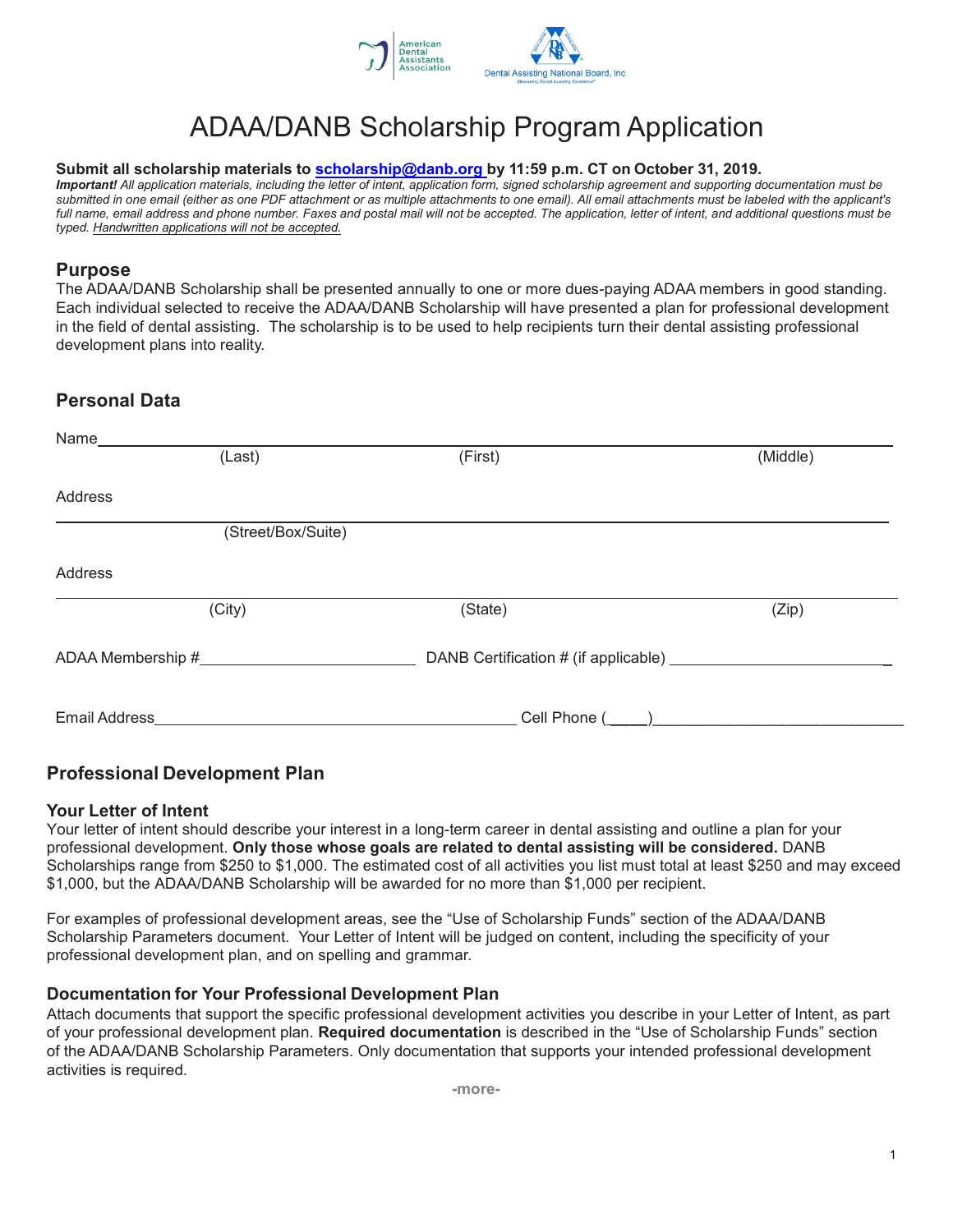

# **Letter of Intent**

Please describe your interest in a long-term career in dental assisting and outline a plan for your professional development, in 250 to 1,000 words.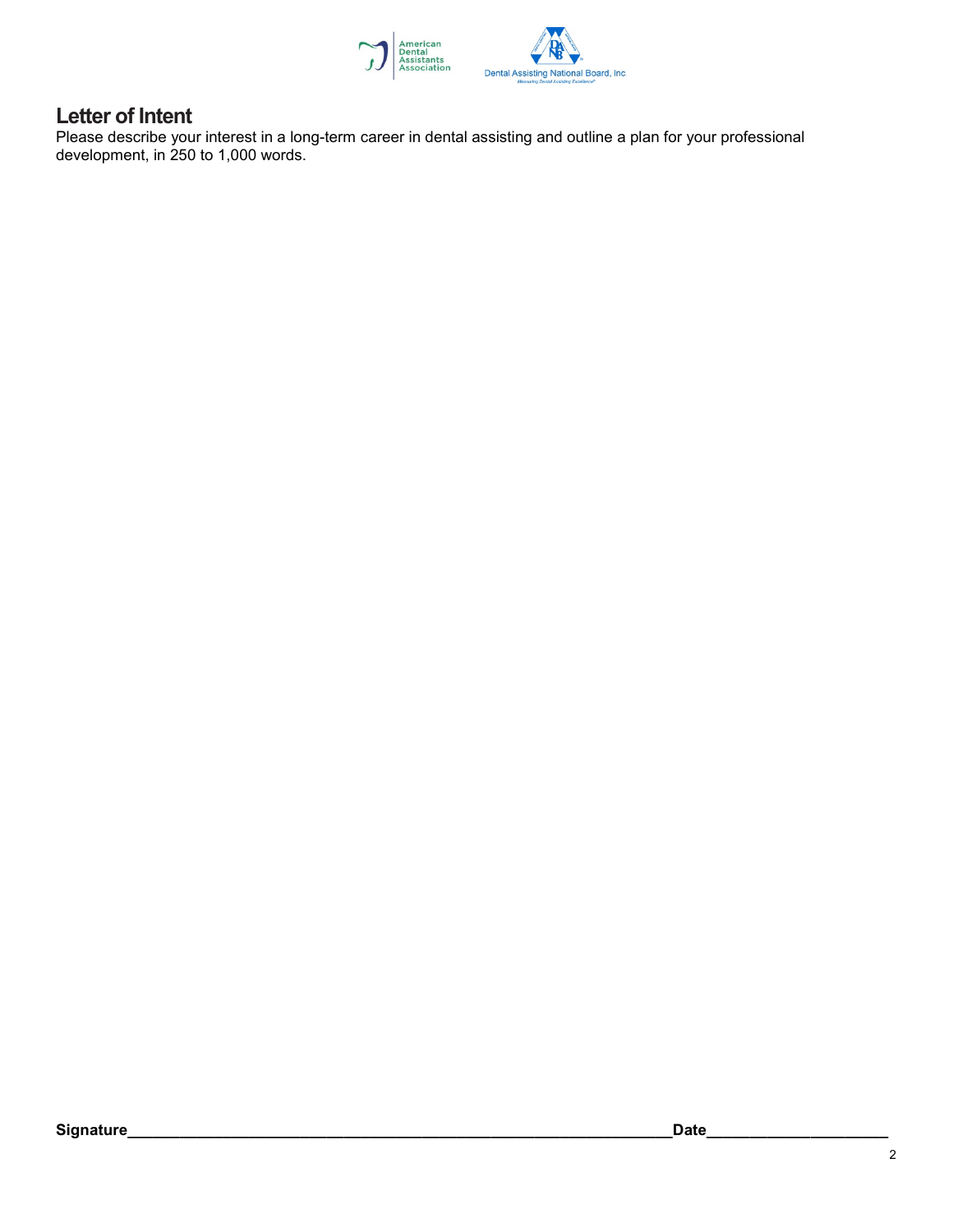

# Additional Information to be Considered by the ADAA/DANB Scholarship Committee

Please provide answers on a separate sheet, if necessary.

1. What is the value of ADAA membership to you?

2. What value do you believe the ADAA brings to the profession of dental assisting?

3. What differences have you noticed, if any, between dental assistants who are members of the ADAA and those who are not?

4. What value do you believe DANB certification provides to patients?

5. What do you believe is the value of DANB certification to dental assistants themselves?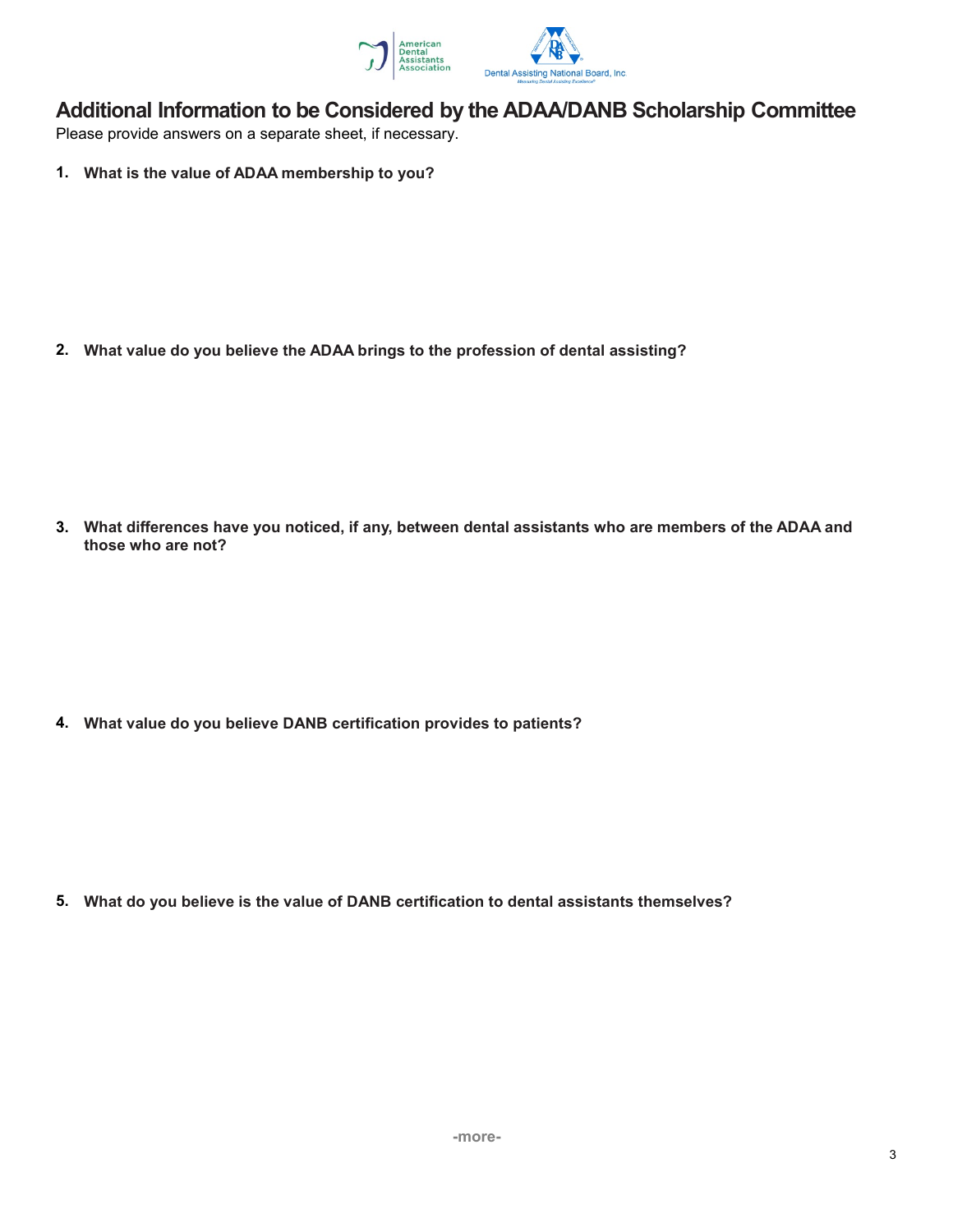

**6. What do you believe is the value of DANB certification to an employer dentist and/or other dental office staff, as a consideration when hiring a dental assistant?**

**7. What differences have you noticed, if any, between DANB certificants and non-certified assistants?**

# **Scholarship Agreement**

I promise to use the scholarship funds for the professional development purposes that I, the recipient, outlined in my scholarship application. I understand that if I, the scholarship recipient, fail to comply with the terms of the Scholarship Agreement, the ADAA/DANB Scholarship will be regarded as an interest-bearing loan and is to be repaid to the ADAA/ DANB Scholarship program. Interest will be calculated at the U.S. prime rate on the date the ADAA/DANB Scholarship Committee first determines that repayment is required. If required, repayment must be made by a date to be determined by the Committee on a case-by-case basis. I agree to abide by the *ADAA Principles of Ethics and Code of Professional Conduct* and *DANB's Code of Professional Conduct*. I agree to allow my name, photo and statements submitted in the scholarship application to be used in scholarship- and marketing-related communications from DANB and/or the ADAA. I agree to report back to the ADAA/DANB Scholarship Committee, in writing, one year after the scholarship is awarded, with an update on how I am progressing in my professional development plan.

Signature X Date X

**American Dental Assistants Association Dental Assisting National Board, Inc.** Bloomingdale, IL 60108 Chicago, IL 60611 www.adaausa.org www.danb.org 1- 630-994-4247

444 N. Michigan Ave., Suite 900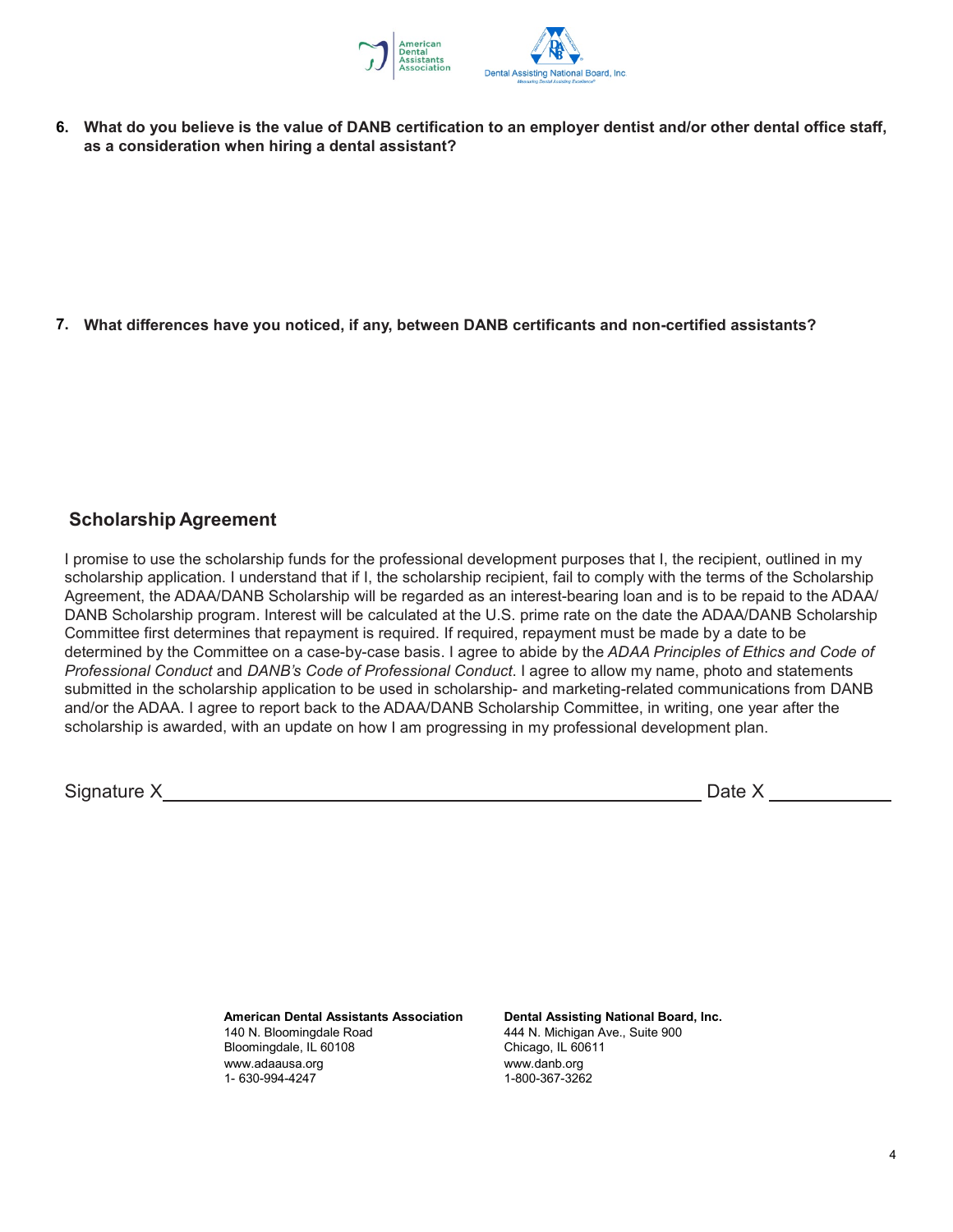

# ADAA/DANB Scholarship Program Parameters

## **Qualifications, Requirements and Restrictions**

The ADAA/DANB Scholarship Committee will accept applications from individuals who meet the following qualifications:

- Applicants must be full dues-paying ADAA members in good standing. ADAA student members are not eligible to apply.
- Applicants must be at least 18 years of age.
- Applicants cannot be current DANB or ADAA employees, or members of ADAA's Board of Trustees or DANB's Board of Directors.
- Individuals can self-nominate, or be nominated by any other individual; there are no restrictions regarding who can nominate an ADAA member for this scholarship.
- Winners of the ADAA/DANB Scholarship must wait at least three years before applying to be considered again.
- The ADAA/DANB Scholarship will be awarded annually.

#### **Additional Policies and Procedures**

- The ADAA/DANB Scholarship Committee will select at least one scholarship recipient each year.
- Individual ADAA/DANB Scholarships awarded annually will range from \$250 to \$1,000 per recipient. The amount to be awarded to each ADAA/DANB Scholarship recipient will be determined by the Committee based on the recipient's professional development plan.
- An email confirmation will be sent to each applicant within five business days following submission of the applicant's email, to those who submit an ADAA/DANB Scholarship application by the deadline.
- It is the applicant's responsibility to contact the ADAA/DANB Scholarship Committee by email if he or she applied by the deadline and fails to receive an email confirmation from the ADAA/DANB Scholarship Committee of receipt of the individual's scholarship materials.
- Email confirmation of receipt of documents required to apply for the ADAA/DANB Scholarship only confirms receipt of the applicant's email, not that the ADAA/DANB Scholarship Committee has determined that the application is complete.

### **Scholarship Application Materials**

Applicants must submit all of the following information, in one packet, by the application deadline**.** Incomplete applications for the ADAA/DANB Scholarship will not be considered. **An incomplete application is defined as missing one or more of the items described below.**

- 1. Signed and dated Letter of Intent
- 2. Completed ADAA/DANB Scholarship Program Application
- 3. Documents supporting specific professional development requests (see "Use of Scholarship Funds" section below for details)
- 4. Signed Scholarship Agreement